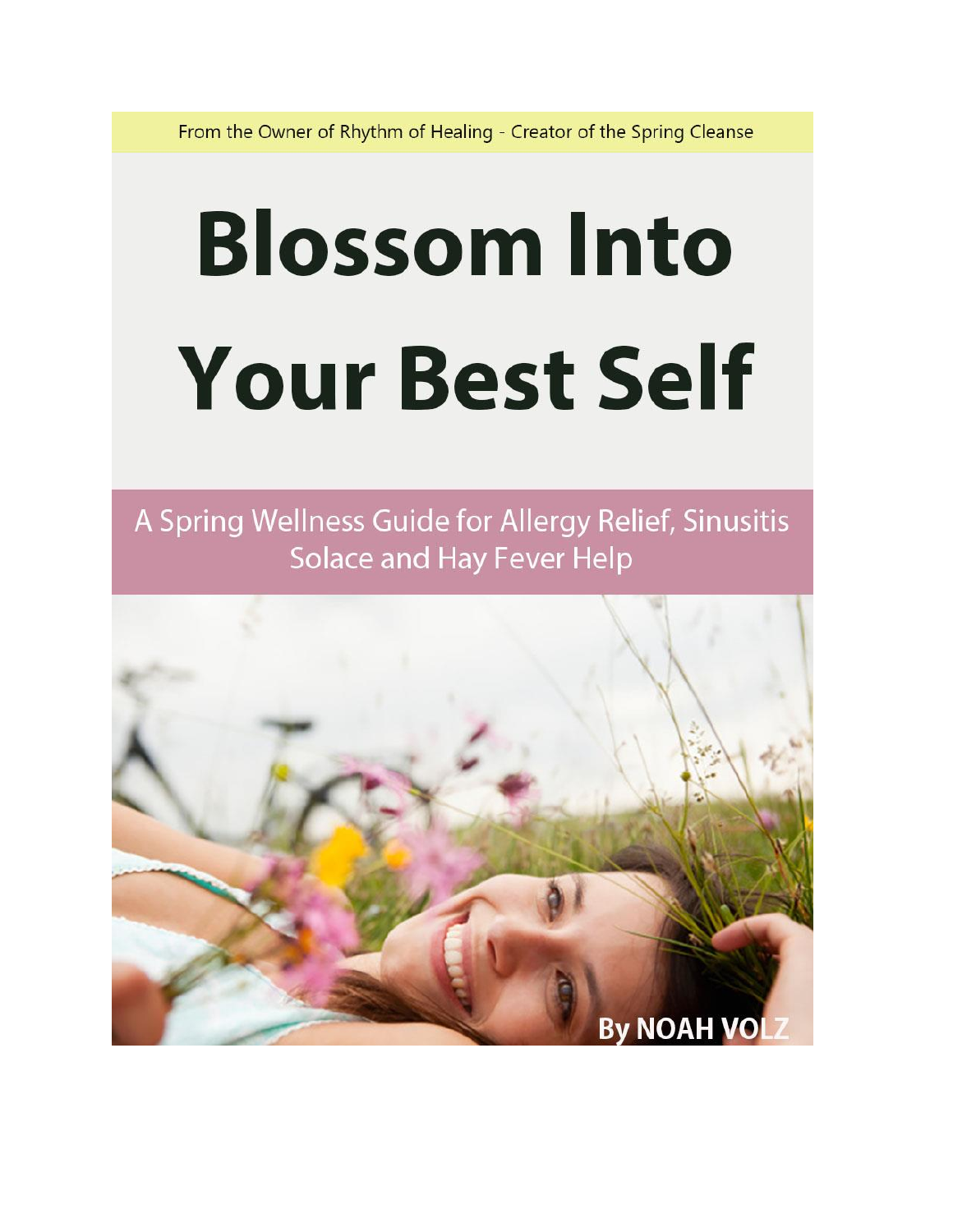### **Table of Contents**

<span id="page-1-0"></span>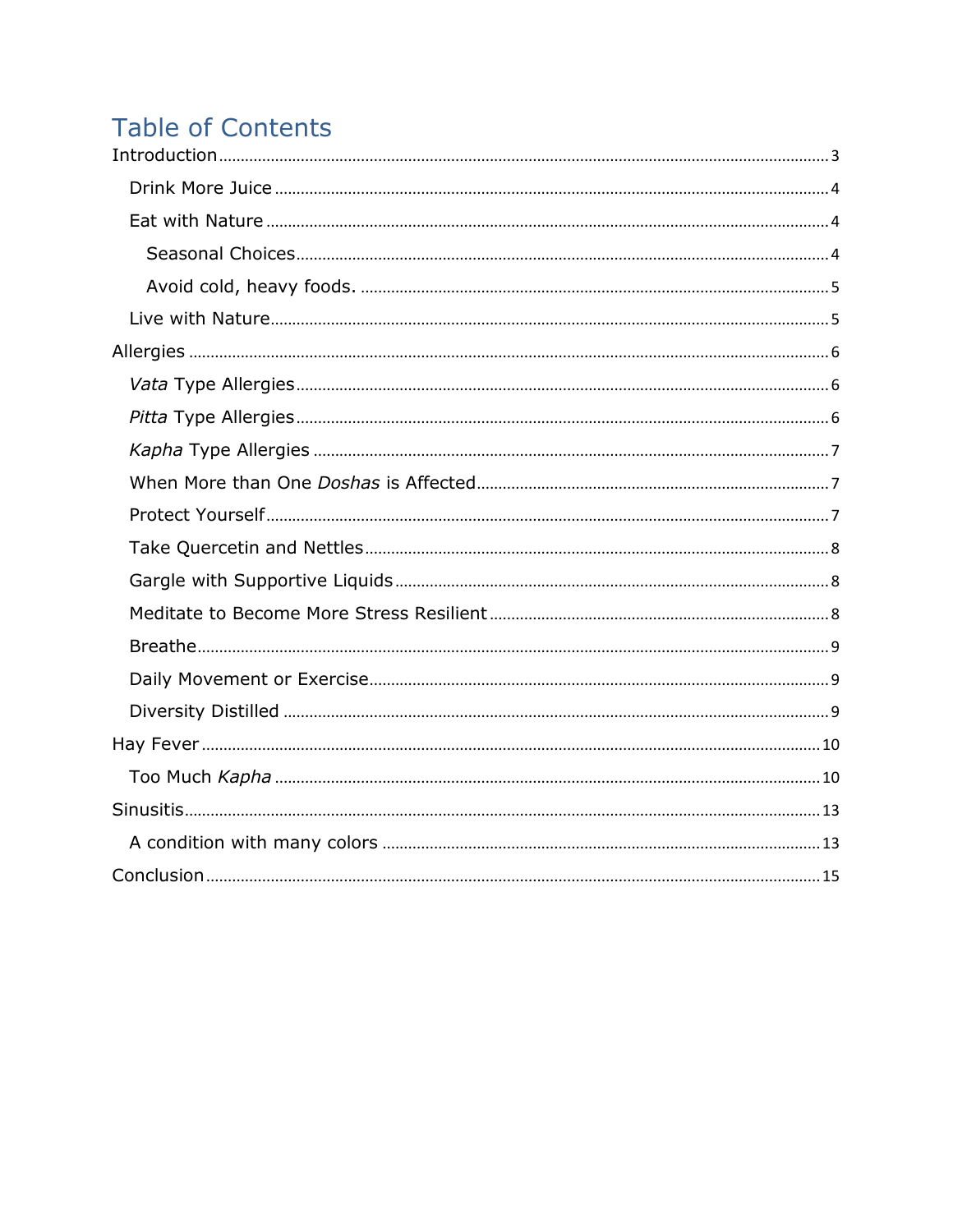## **Introduction**

In the Northern hemisphere spring officially starts on the Spring Equinox March  $21^{st}$ . It is when the waters of life cause all of nature to sprout, blossom and bloom. The dark days of winter retire as the youthful energy of spring comes to life. In Ayurveda each season is related to a stage of life and spring is the most youthful season.



Spring is also the Queen of the seasons. She is moist, receptive, devotional and loving. These feminine qualities give her the creativity and persistence to birth new life. These two patterns of activity (creativity and persistence) combine to create a time of sunshine, love and imagination. When the qualities that make up these patterns of activity are refined to their essence the qualities that emerge are warm, moist, gentle, and unctuous. These are also the qualities associated with the *Kapha dosha*. It is the warmth of spring that melts the cold of winter and mobilizes the accumulated *Kapha* (the mind-body force responsible for lubrication and sustained energy) into a liquefied state.

This movement of *Kapha* is what is responsible for the colds and allergies that accompany spring such as runny noses, asthma and congestion. In addition to the physical symptoms the accumulation of *Kapha* can make you feel lazy, greedy, or attached. If any of these are the case then use this guide in order keep *Kapha* in balance this spring. As you move into balance pay close attention to what you are releasing and what you are gathering.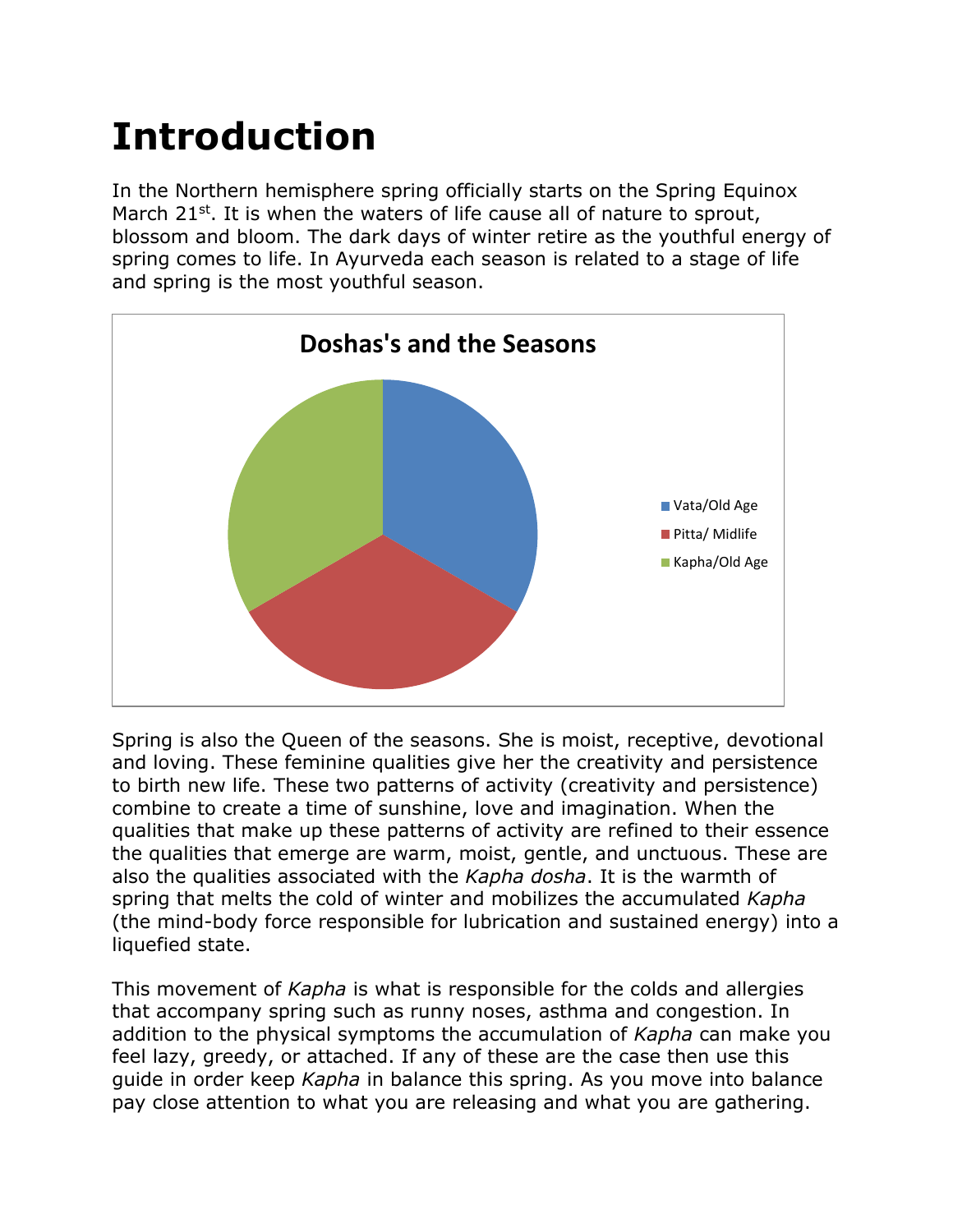#### <span id="page-3-0"></span>**Drink More Juice**

In the spring it is common to do some kind of cleanse. Often this involves fresh vegetable juice. While drinking a green juice can provide the body with nutrients and chlorophyll which will bring oxygen into the blood and improve circulation, detoxification and energy it can also spike the blood sugar. This raises *kapha* and when there it too much *Kapha* the body increases *Pitta* in the form of inflammation in order to rid the body of stagnation. Short term this is a natural process, but when it becomes chronic it can lead to hormone imbalances which are also governed by *Kapha*. Juicing can be a very effective short-term technique to relieve symptoms especially when using celery, cucumber, parsley, carrots and beets with a little ginger root, but some simple additions can help keep blood sugar in check. In order to keep the blood sugar balanced when juicing or making green smoothies include fiber, protein and fat. Here are some suggestions:

Fat

- 1–2 tablespoons coconut oil
- 1– 2 tablespoons ghee or raw butter (if dairy is tolerated)
- 2 tablespoons avocado

Fiber

- 1 tablespoon fresh ground flax seed
- 1 tablespoon ground or whole chia seeds
- Make a green smoothie instead of a juice or add back in some of the fiber that is filtered from the juicer.

Protein

- 1 tablespoon ground or whole hemp seeds
- 1 teaspoon local bee pollen
- 1/2 teaspoon sunflower seeds

#### <span id="page-3-1"></span>**Eat with Nature**

When the weather is cool the body adapts by turning up the heat. As the temperature rises in the spring your *Agni* (digestive fire) will counterbalance the external heat by lessening the heat within. That's why eating less than you did in the winter will allow you to stay healthy as spring sprouts. The light quality is the key to spring cuisine. Less calories and leaner fat will bring your body and mind in tune with spring's bounty. Here are some suggestions to follow.

#### <span id="page-3-2"></span>**Seasonal Choices**

When we used to live off the land the spring provided foods that were predominantly bitter, pungent, and astringent. Foods that mature early in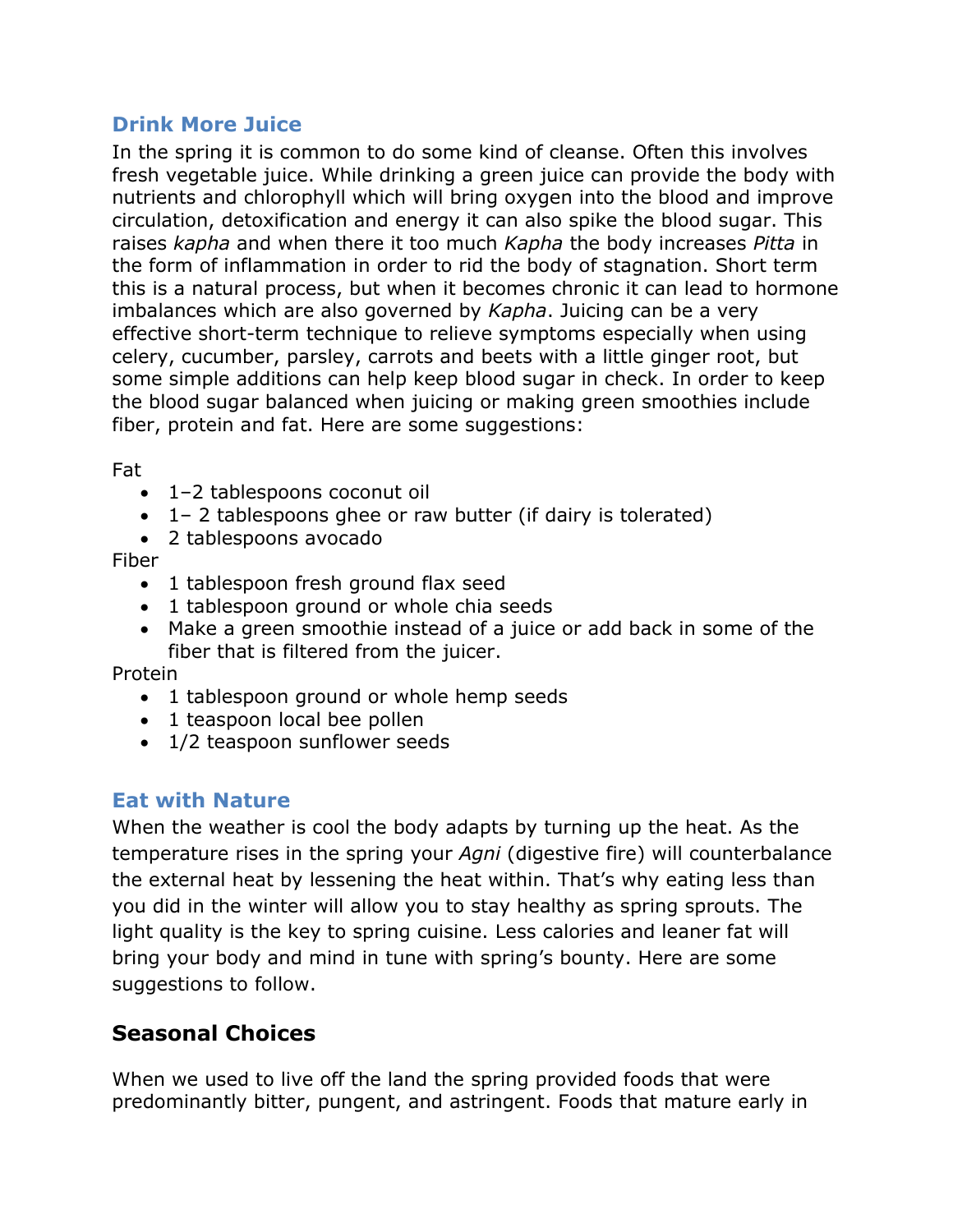the year like green beans and other types of beans or astringent foods like legumes such as yellow split peas, red lentils, garbanzos, pinto beans and all others. Drying and warming grains such as barley, buckwheat, corn, millet, or oats. Early spring vegetables such as broccoli, radishes, spinach, okra, asparagus, artichokes, and onions are good choices. Warm fresh spices like garlic, ginger, rosemary, thyme, and basil keep *Kapha* at bay. Hot chili peppers, although they ripen later in the year can also be helpful. Bitter greens such as dandelion, kale, leaf lettuces and spinach will also help reduce *Kapha*. Choose crisper fruits that have less water such as apples, pomegranates, and rhubarb in moderation.

#### <span id="page-4-0"></span>**Avoid cold, heavy foods.**

The hardest part of spring can be weaning yourself off the heavier winter foods that could have been eaten when the *agni* was high. Dairy products are best avoided as well as excess meat, and fried foods.

#### <span id="page-4-1"></span>**Live with Nature**

Ayurveda does not prescribe a one size fits all diet because it recognizes that as dynamic individuals we are constantly changing and so we will be better supported by a system or an approach that can be applied to multiple situations. Seasonal lifestyle recommendations shift us out of the groove created by the dark days of winter and wake us up to the fullness of life. These recommendations can also be employed when *Kapha* is too high leading to lethargy, depression and sluggish digestion.

Lifestyle recommendations for Spring or excessive Kapha are:

- Move your body
- House cleaning
- Skip dinner
- Spend time outdoors
- Make a big change
- Eat light, stimulating foods that wake up your appetite
- Reconnect with loved ones

As you emerge from your hibernation it is time to take stock of your life and infuse it with new energy. If you find that you did not downshift during the winter months then these recommendations may not be appropriate for you. If you did do a form a modern hibernation then renew your lust for movement and lightness to energize the body and mind.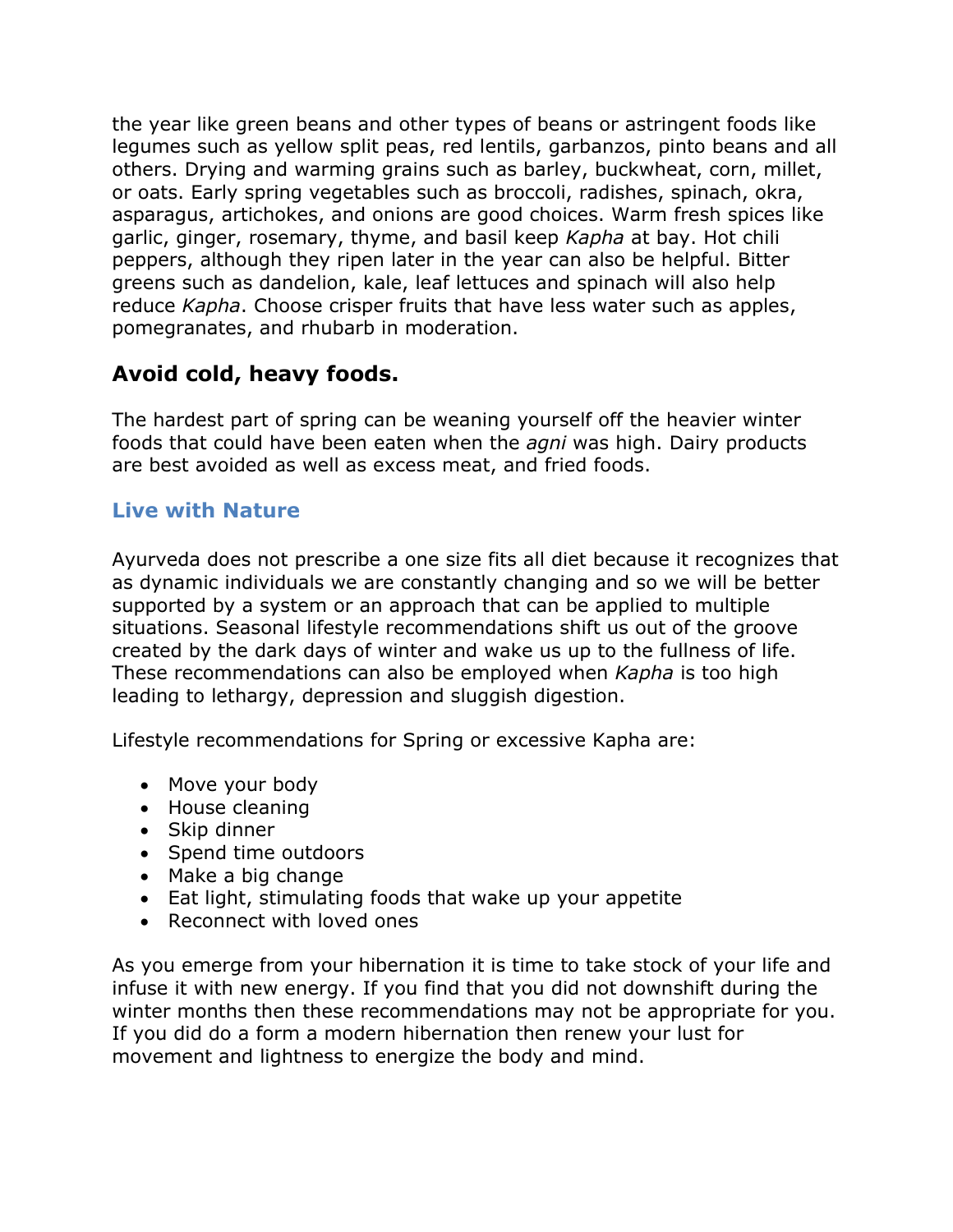## <span id="page-5-0"></span>**Allergies**

Allergies are common in the spring as pollens are released into the air by plants and trees. As substances like pollens come into the body at 25 million Americans over-reacts by producing an excess immune reaction. Mast cells on the skin and in the mucus linings of the nose are home to IgE (immunoglobulin E) an antibody specific to a specific allergen.



When the IgE indicates that an allergen is present the mast cells release a powerful cocktail of histamine, leukotrienes, and prostaglandins, which trigger the one or more of the dosha's to respond with sneezing, runny nose, sore throat, hacking cough, itchy eyes, etc. The dosha's are activated in the hopes of removing the substance/allergen from the body. Thus the approach to allergies is dependent on the qualities of the unique symptoms of the individual and how they relate to the *dosha'*s. Hay fever is a type of allergy and will be discussed in detail below. Here are some general recommendations for allergies:

#### <span id="page-5-1"></span>*Vata* **Type Allergies**

The flavor or taste that is most aggravating to *Vata* is the bitter taste. Thus *Vata* type allergies act like consuming too much of the bitter taste. When we eat too much bitter foods like dandelion greens or black coffee we experience the same digestive upset characteristic of *Vata* allergies such as excess burping and gas. If the allergies are not remedied quickly then bloating, gurgling intestines and vague abdominal pain can arise. In addition to the digestive discomfort more pronounced symptoms indicative of the constrictive quality of the bitter taste such as wheezing, sneezing, ringing in the ears, joint pain, muscle spasms or difficulty falling asleep are possible. *Vata* type allergies do best by avoiding bitter and astringent foods such as beans and leafy greens like dandelion. Since you won't be feeling your best it will be easy to slow down, keep warm and stay hydrated as if you had a cold in order to bring the body back on track.

#### <span id="page-5-2"></span>*Pitta* **Type Allergies**

The flavor most aggravating to *Pitta* is the pungent/spicy taste and this is reflected in the way *Pitta* allergies manifest. The hot, sharp qualities of a spicy food are imitated by the allergen that causes skin discomfort and can possibly affect the blood. Examples of *pitta* type allergic reactions include red, hot rashes such as hives, allergic dermatitis and eczema which cause itching. Just like too much spicy food *pitta* allergies can lead to heartburn,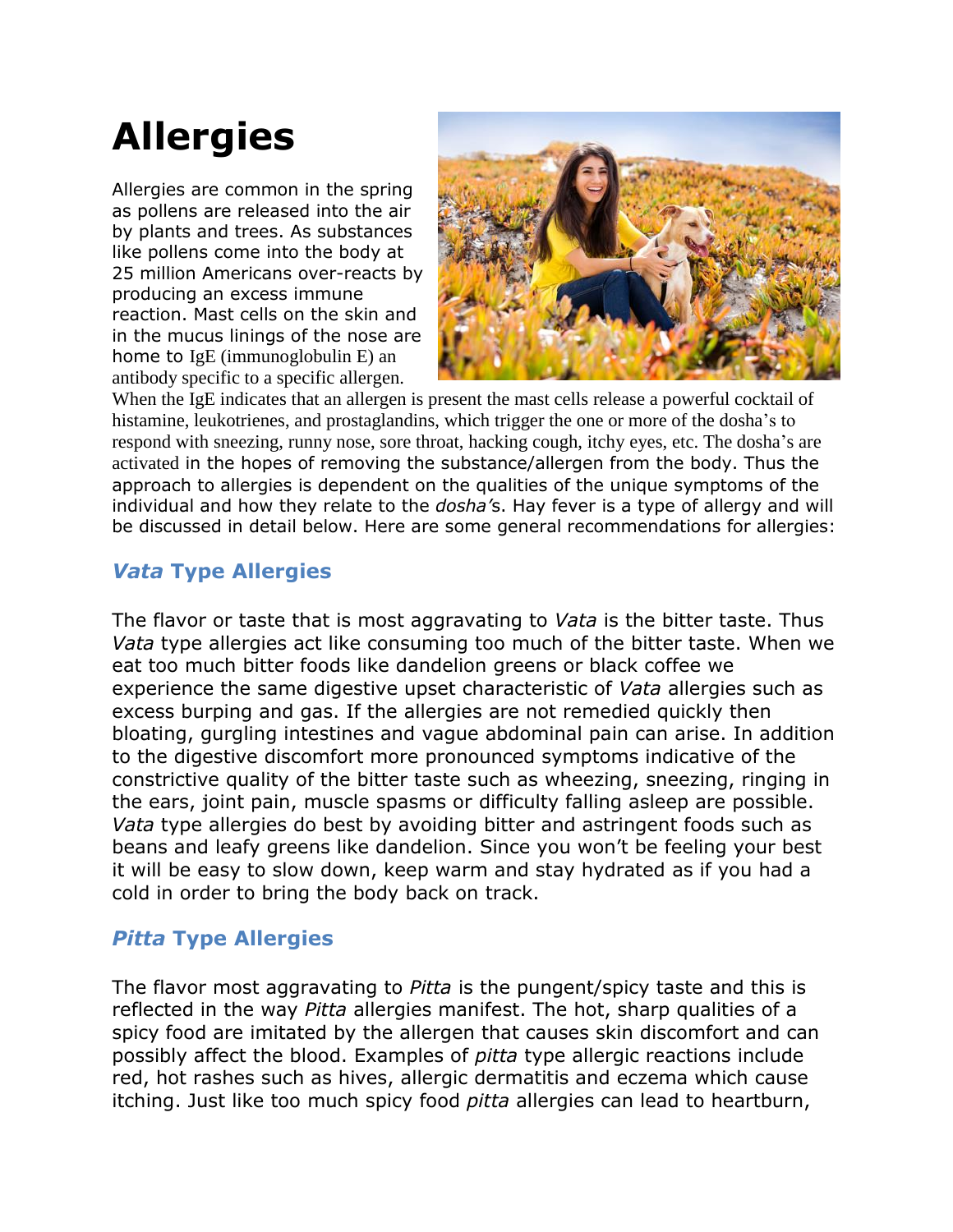acid indigestion, nausea, or vomiting. Rarer are bloodshot eyes and hot flashes caused by *Pitta*'s response to the allergen. In this case avoid spicy foods and sour or acidic foods like vinegar. As *Pitta* may affect the blood consider giving blood and eating more cooling foods like burdock root. If the skin is especially sensitive try these home remedies:

- 1. Place a handful of fresh cilantro in a blender with about ⅓ cup water and blend. Strain the pulp, saving the juice. If you enjoy cilantro you can drink the juice and then apply the pulp to the affected area.
- 2. If you have aloe vera plants around the house cut off a leaf and peel the skin exposing the gelatinous core. Apply the gel to the affected area.

#### <span id="page-6-0"></span>*Kapha* **Type Allergies**

The flavor of *Kapha* allergies is sweet and this type is the most likely because of the excess amount of sweet foods consumed over the winter months. The sweet taste is cold, heavy and moist and it clogs the channels of the sinus passages and respiratory tract leading to symptoms of irritation of the mucus membranes, congestion, cough and water retention. The coughing and congestion can make it difficult to sleep and also lead to sluggish digestion and heaviness. Foods that are heavy and sweet like dairy products, wheat and melons are best avoided at this time. In order to unblock the channels choose activities that keep you warm, dry and active. Spicy teas like ginger tea can help wake up the body and eliminate the allergens.

#### <span id="page-6-1"></span>**When More than One** *Dosha* **is Affected**

When more than one *dosha* is affected it can be helpful to take a more general approach. This approach can be excellent for improving your baseline sense of wellness in the spring.

#### <span id="page-6-2"></span>**Protect Yourself**

You can't insulate yourself from everything, but staying informed and minimizing your exposure to allergens can be a very powerful strategy. The [American Academy of Allergy Asthma and Immunology](http://www.aaaai.org/global/nab-pollen-counts.aspx) keeps an accurate and up to date resource for pollen levels. Monitor pollen levels in your area to determine when it is best to stay indoors. Regular changing of air filters in your home and the cabin filter in your car can be another way to minimize your exposure to certain allergens. Keep your house extra clean during this time of year as well in order to minimize the exposure to other particulates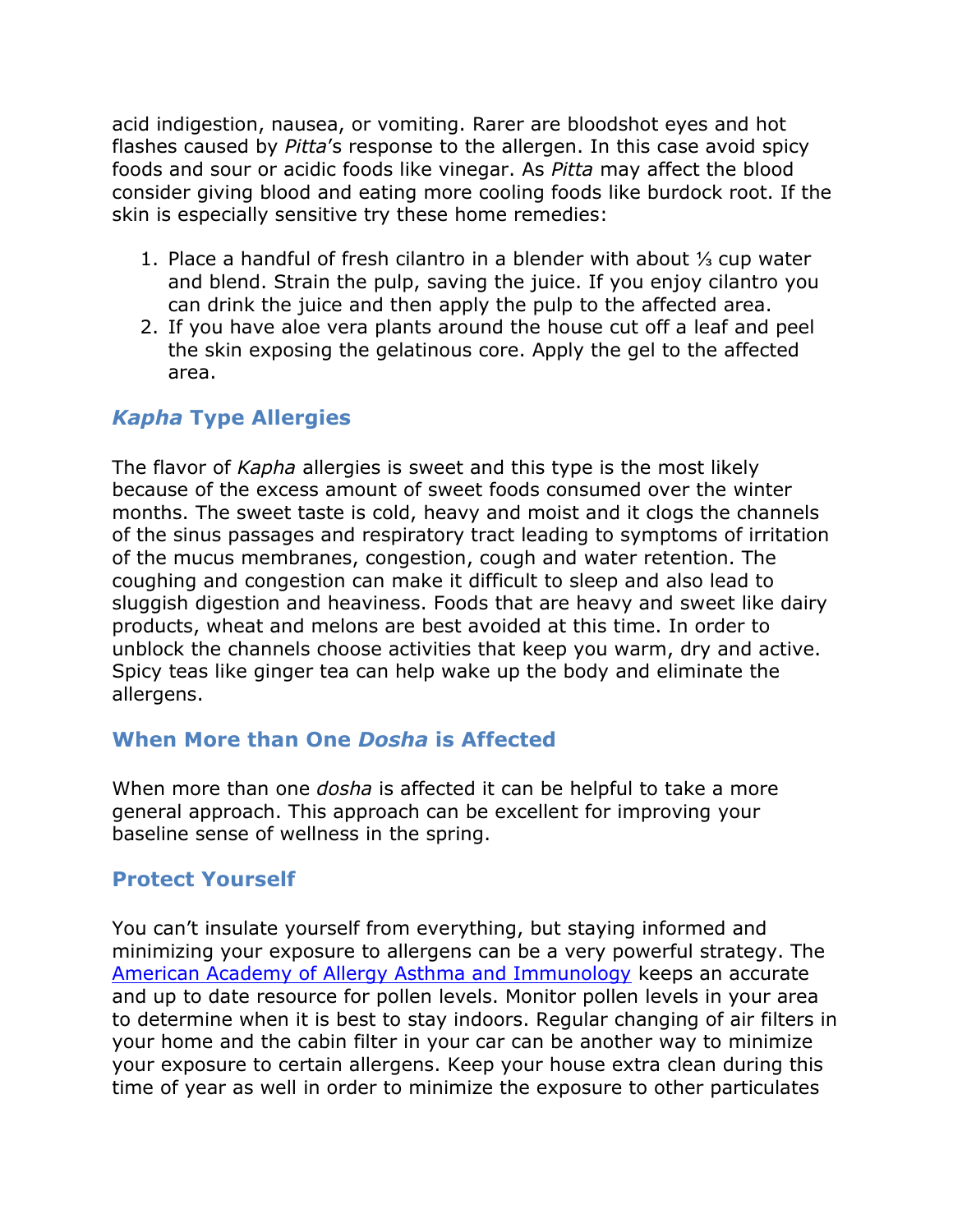in the air that may predispose you towards allergens. Diffusing an essential oil blend like equal parts lemon, lavender and peppermint during the day can be really helpful as well.

#### <span id="page-7-0"></span>**Take Quercetin and Nettles**

While not a traditional Ayurvedic remedy Quercetin which is an antioxidant that belongs to a category of water-soluble plant substances called flavonoids can assist you. Many foods are high in quercetin such as apples, berries, red grapes, red onions, capers and black tea. During and slightly before allergy season take 800 mg twice a day or 400 mg three times a day for a total of 1,200 – 1600 mg per day. Stop taking Quercetin after allergy season is over.

Nettles are another beneficial herbal therapy for spring allergies. The seeds seem to be more effective in this regard and the fresher the better, but capsules of the leaves can also be used. About 300 mg a day or 1/2 teaspoon three times a day for the best results.

Honey and bee pollen can be another strategy to acclimate the body to different pollens so that it does not respond to them as invaders.

#### <span id="page-7-1"></span>**Gargle with Supportive Liquids**

Not all allergic symptoms are associated with a sore throat, but if your throat is aggravated consider making a gargle.

Mix 1 cup of warm/hot water with 1 tsp of salt a drip of honey and one of the following herbs.

- pinch powdered clove
- pinch of ginger powder
- pinch of cinnamon
- 1 teaspoon turmeric powder

#### <span id="page-7-2"></span>**Meditate to Become More Stress Resilient**

Allergies are an over-reaction to a harmless substance like pollen. The body becomes overprotective and this is usually linked to high levels of stress. That is why mounting a more efficient response to stress levels in a healthy way can be useful in improved allergy recovery times or reductions in symptoms. Stress resilience can be improved through the following strategies:

• Meditation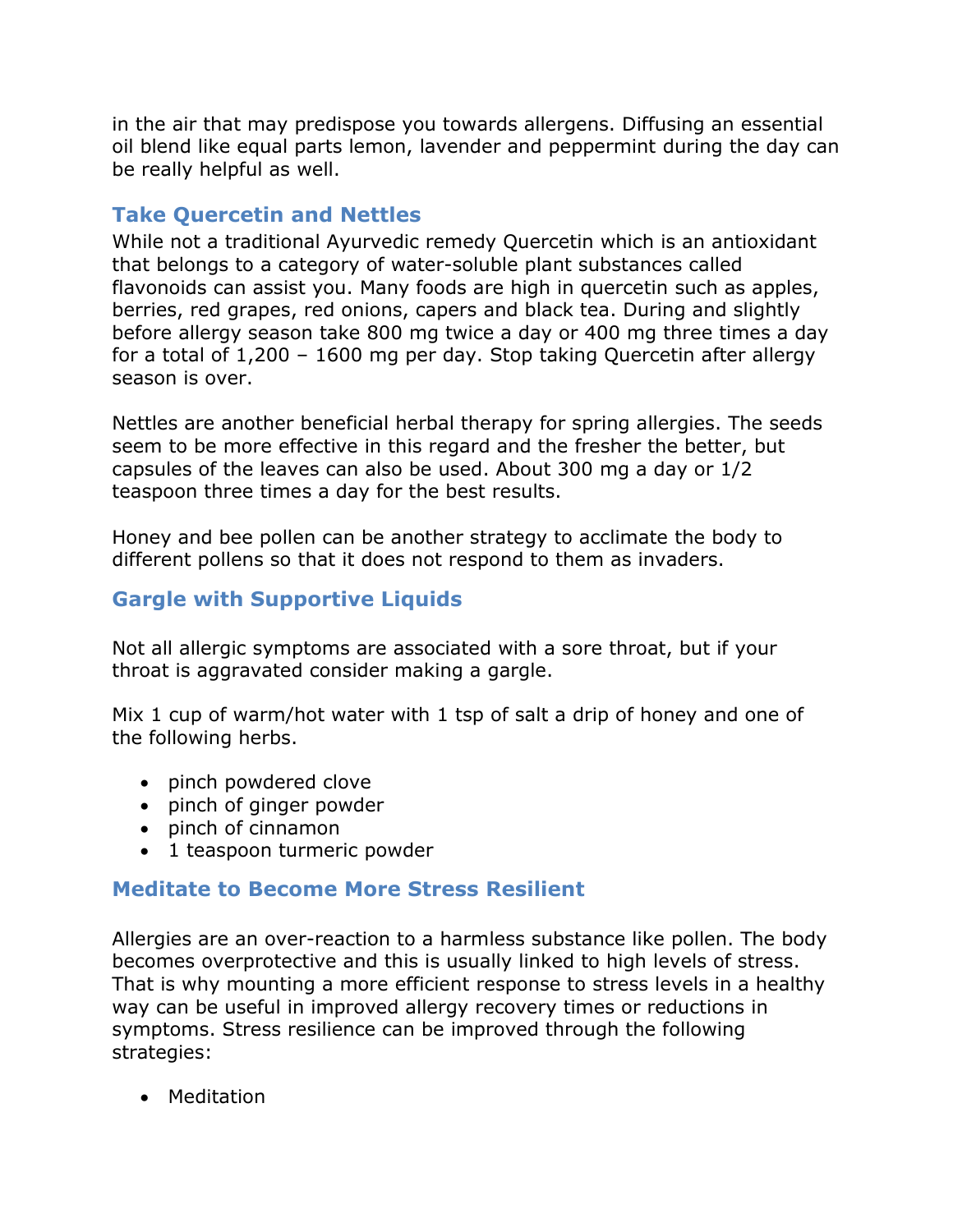- Yoga
- Taking baths

It only takes 10-15 minutes a day of stress resilience activities can have a profound impact on your allergy symptoms.

#### <span id="page-8-0"></span>**Breathe**

Many of the common spring symptoms of imbalance compromise our ability to breath. By practicing breathing every day you can better insulate yourself against the adverse effects of high pollen counts and excess congestion characteristic of the spring. Like the stress resilience measures above breathing can balance the nervous system and lessen the triggers leading to allergies, asthma and lethargy. Here are a few breathing exercises to consider.

- Breathing the Spine. Take an inhale and feel the breath move from the base of the spine up towards the collarbones. Exhale and feel the breath moving from the collarbones down the front of the spine to the base. Do this for 5 breaths or 5 minutes.
- Expansive breath. Take an inhale and experience the expansion of the torso and belly. Maintain the expansive feeling through the back as you exhale. Continue for five breaths or five minutes.

#### <span id="page-8-1"></span>**Daily Movement or Exercise**

In order to maintain the quality of lightness that is vital to health this spring it is important to spend time daily moving. This can mean walking, dancing, yoga, tai chi, weight lifting or any other movement that calls to you. The key is to spend at least 15 minutes a day doing something that awakens the body and centers the mind. Studies on willpower show that it only takes a five minute walk around the block to improve your confidence and improve your commitment to your willpower goals.

#### <span id="page-8-2"></span>**Diversity Distilled**

Remember that you are an individual and it is unrealistic for a guide like this to speak fully to the living wisdom within you. Ayurveda is an excellent tool for personalizing recommendations for your particular needs to create effective treatment strategies. In order to reap the rewards of Ayurveda it is important to know yourself. This includes understanding your particular constitution, imbalance, vitality, digestive capacity, work demands, etc. By understanding where you are and setting a course for where you want to be Ayurveda can provide the tools that will be critical and supportive for your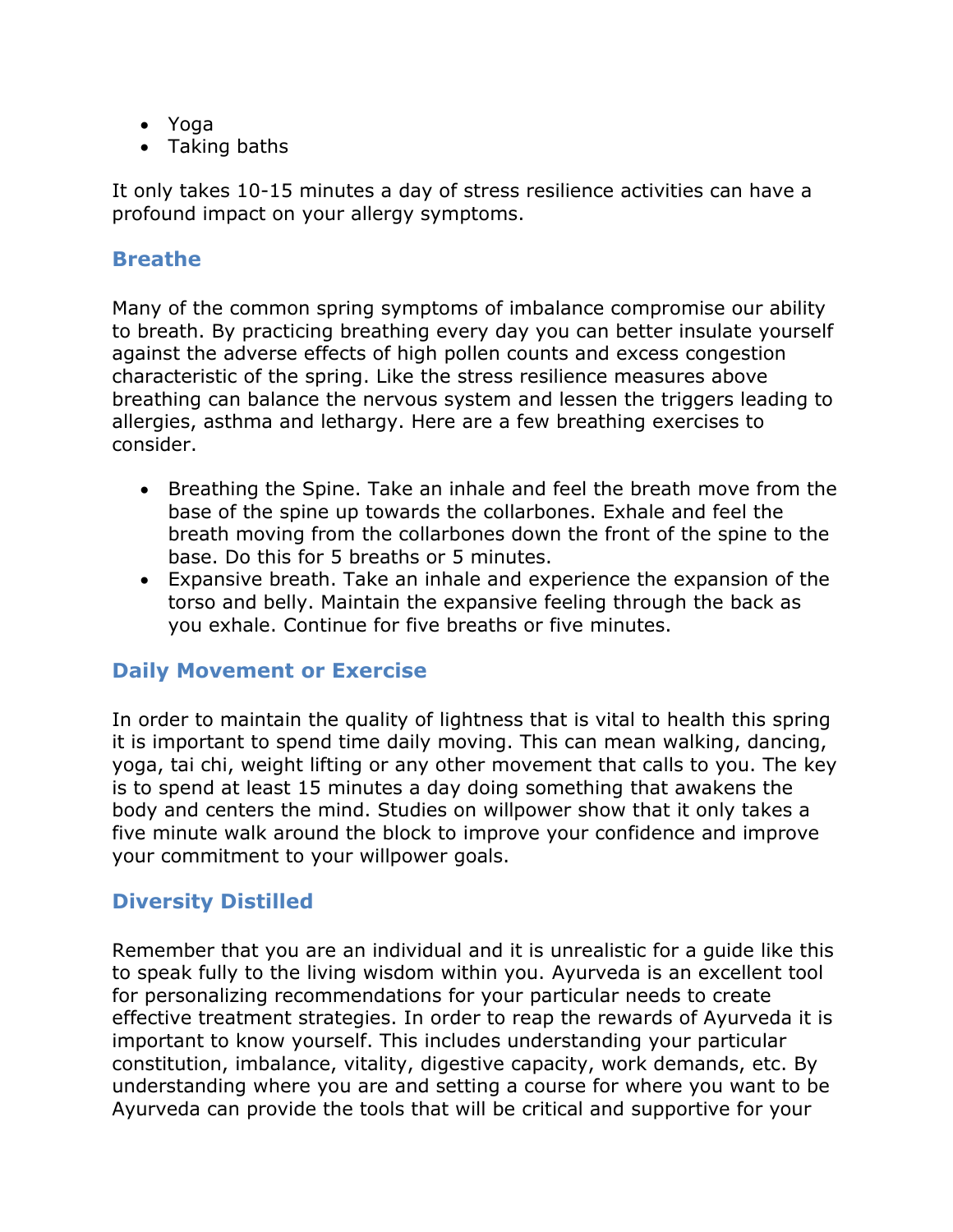individual case. An Ayurvedic practitioner can help you become more aware in your situation and to understand the many factors at play in your imbalance so that you may choose a strategy that will help heal the root of your particular imbalances.

## <span id="page-9-0"></span>**Hay Fever**



A common spring hypersensitivity reaction is hay fever. At this time of year tree, grass or weed pollens as well as house dust, animal dander and certain foods can create discomfort in the upper respiratory tract, ears, eyes, nose and throat. When these substances are inhaled and trapped in the upper respiratory tract an antibody response encourages the release of vasoactive amines like histamine. In order to remove the pollen histamine promotes local inflammation, constriction of the bronchi and an increase in white blood cells used to destroy the pollen. In hay fever a hyper reaction whereby sneezing, itchy eyes, itchy ears and nasal mucous production creates a level of discomfort. Repeated attacks lead to viral, bacterial and fungal infections or chronic symptoms and an enhanced sensitivity to smells, color, light and sound.

#### <span id="page-9-1"></span>**Too Much** *Kapha*

Like most spring complaints *kapha* is to blame. The normal and necessary functions of *kapha* that maintain the structure of the body by lubricating, moisturizing and nourishing become aggravated. This happens when the cold weather of winter and rich holiday foods cause the increase in *kapha*. When the weather warms the icy layers of *kapha* melt and flood the channels of the body with fluids. The rush of watery like fluids into the upper body dilutes digestive function and creates chronic respiratory tract infections or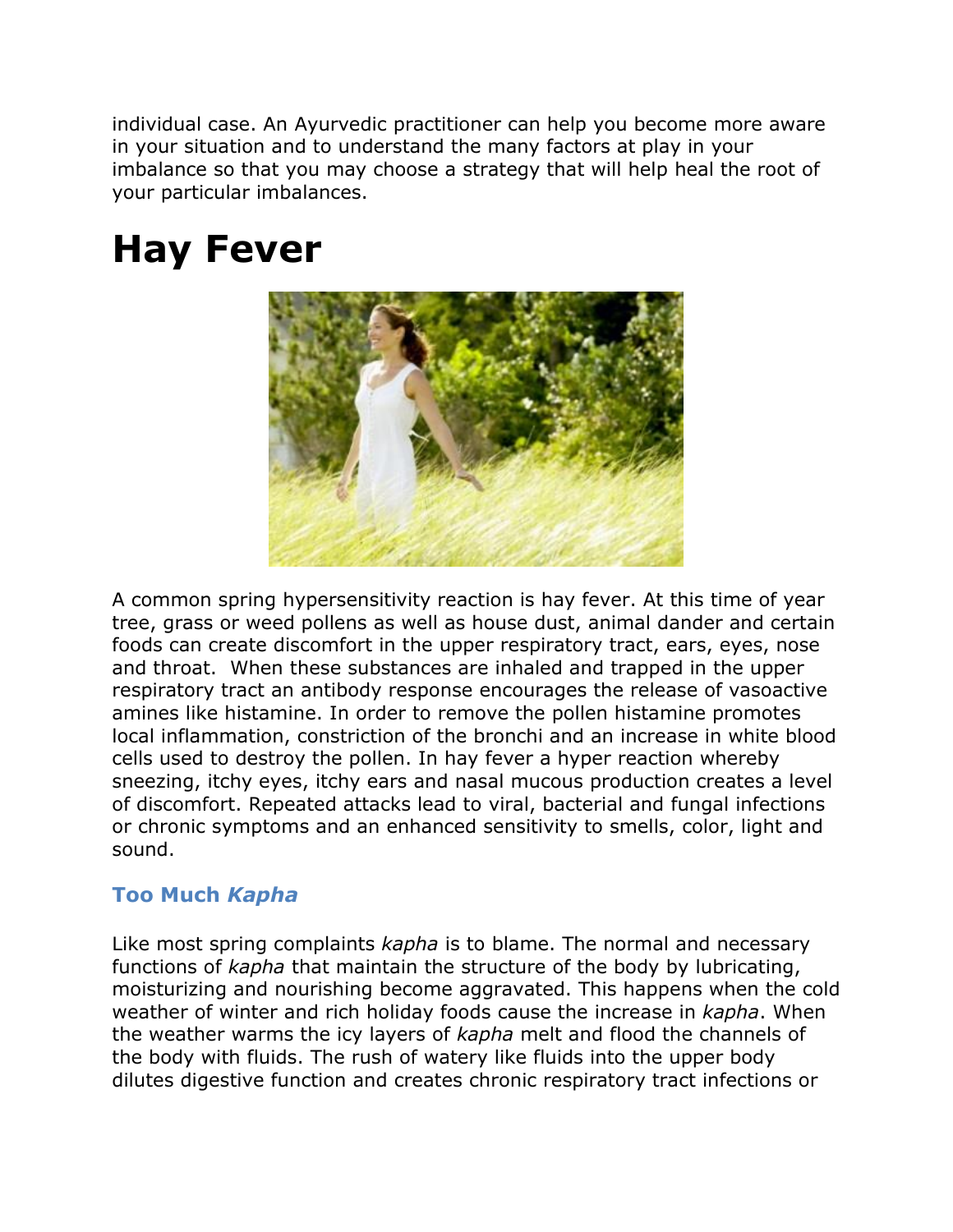hay fever. All ancient cultures have found strategies to combat hay fever and many of them include cleansing.

Like all interventions results are highly dependent on the depth and duration of the condition. The steps below can help create relief within a week and resolution after a month, but aspects of the treatment may need to be employed at the same time every year or practiced continually for prolonged success.

- 1. **Reduce Inflammation** As the inflammatory response is the main reason for the acute symptoms it must be brought under control to stop degradation of the tissues. The true cause of hay fever is the digestive weakness from excess *kapha* leading to low quality mucosa and so this approach only provides symptomatic relief.
- Anti-inflammatory herbs in general or those with a specific action on the mucosa and respiratory system are useful. These include:
	- o Nettles *(Urtica dioica)*
	- o Oregon Grape *(Mahonia repens)*
	- o Kutki *(Picrorrhiza kuroa)*
	- o Turmeric *(Curcuma longa)*
	- o Neem *(Azadirachta indica*
	- o Amalaki *(Emblica officinalis)*
- Non-herbal anti-inflammatories can also be useful
	- o Omega 3 fatty acids (GLA, EPA, DHA)
	- o B-vitamins Pantothenic acid (vitamin B5), Pyridoxine and pyridoxal-5-phosphate (vitamin B6),
- 2. **Improve Digestion.** The primary cause of allergies is digestive weakness so it is best to eliminate mucus producing foods such as dairy and flour and to treat leaky-gut if it is present. This can be achieved by not overeating, not eating after 7pm, avoiding alcohol and fried foods.
- Digestive Stimulants help to remove stagnation and improve spleen and liver function.
	- o Kutki (*Picrorrhiza kurroa)*
	- o Kalmegh *(Andrographis paniculata)*
	- o Calamus *(Acorus calamus*
	- o Fennel *(Foeniculum vulgare)*
	- o Cardamom *(Elettaria cardamomum)*
	- o Ginger *(Zingiber officinalis)*
	- o Triphala, mixture of amalaki, bibitaki and haritaki.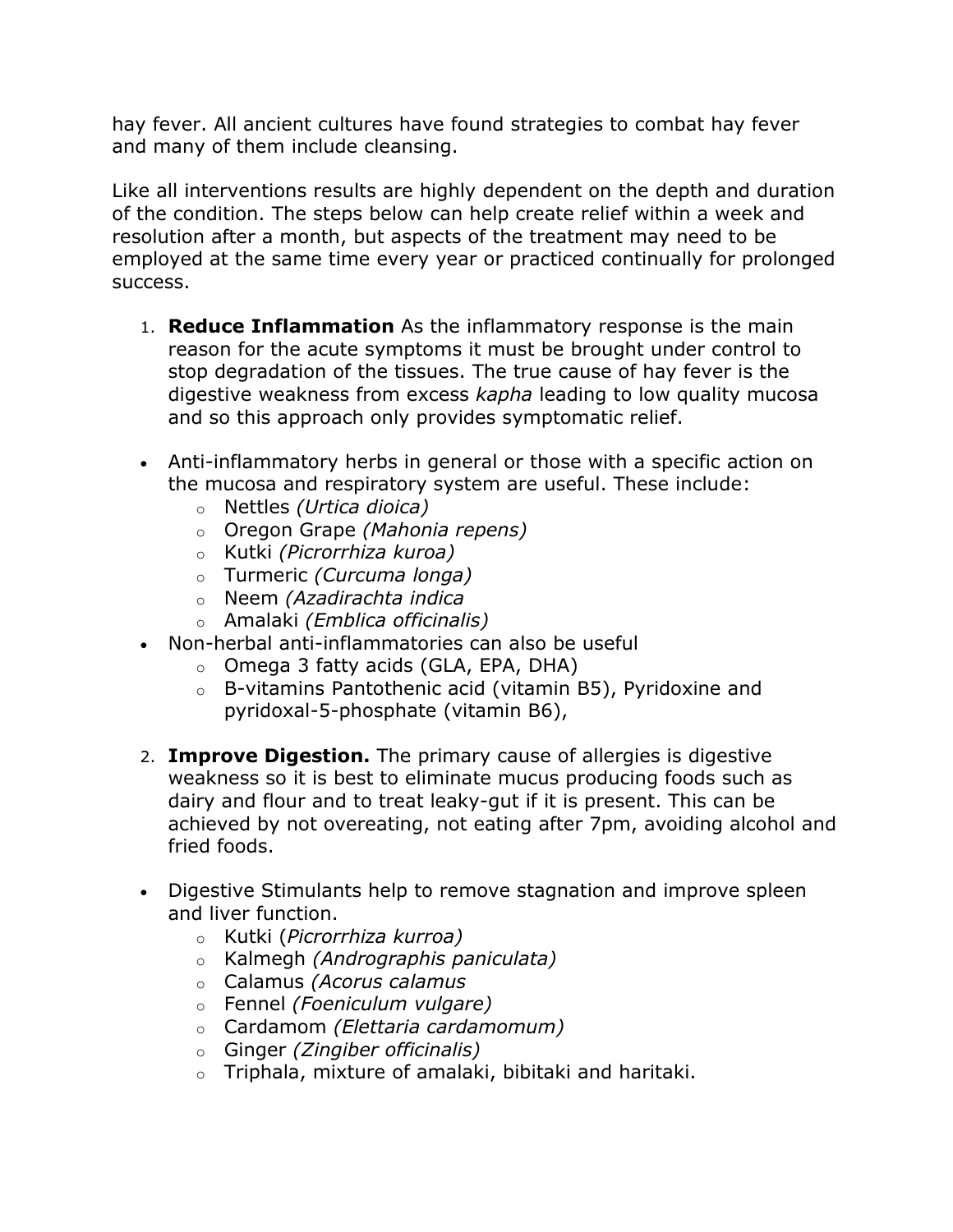- 3. **Rejuvenate mucosa and lungs.** In addition to enhancing digestive strength the weakness in the lungs and the deranged mucosal lining of the lungs must be remedied.
- Respiratory tonics and demulcents
	- o Ginger *(Zingiber officinale)*
	- o Pippali *(Piper longum)*
	- o Cardamom *(Elettaria cardamomum)*
	- o Elecampane*(Inula helenium)*
	- o Vasaka *(Adatodha vasica)*
	- o Licorice *(Glycyrrhiza glabra)*
	- o Marshmallow *(Althaea officinalis)*
- Supplements that improve vitality of the mucosa
	- o Vitamin A, Vitamin C, Vitamin E
- 4. **Rejuvenate Immune System.** Typically steps one and two are completed before steps 3 and 4 are implemented. The final step is used to restore long term balance to the system.
- <span id="page-11-0"></span>• Immune and Endocrine Tonics
	- o Ashwagandha *(Withania somnifera)*
	- o Amalaki *(Emblica officinalis)*
	- o Gokshura *(Tribulus terrestris)*
	- o Shatavari *(Asparagus racemosa)*
	- o Licorice *(Glycyrrhiza glabra),*
	- o Brahmi *(Bacopa monniera*
	- o Gotu Kola *(Centella asiatica)*
	- o Zinc
	- o Magnesium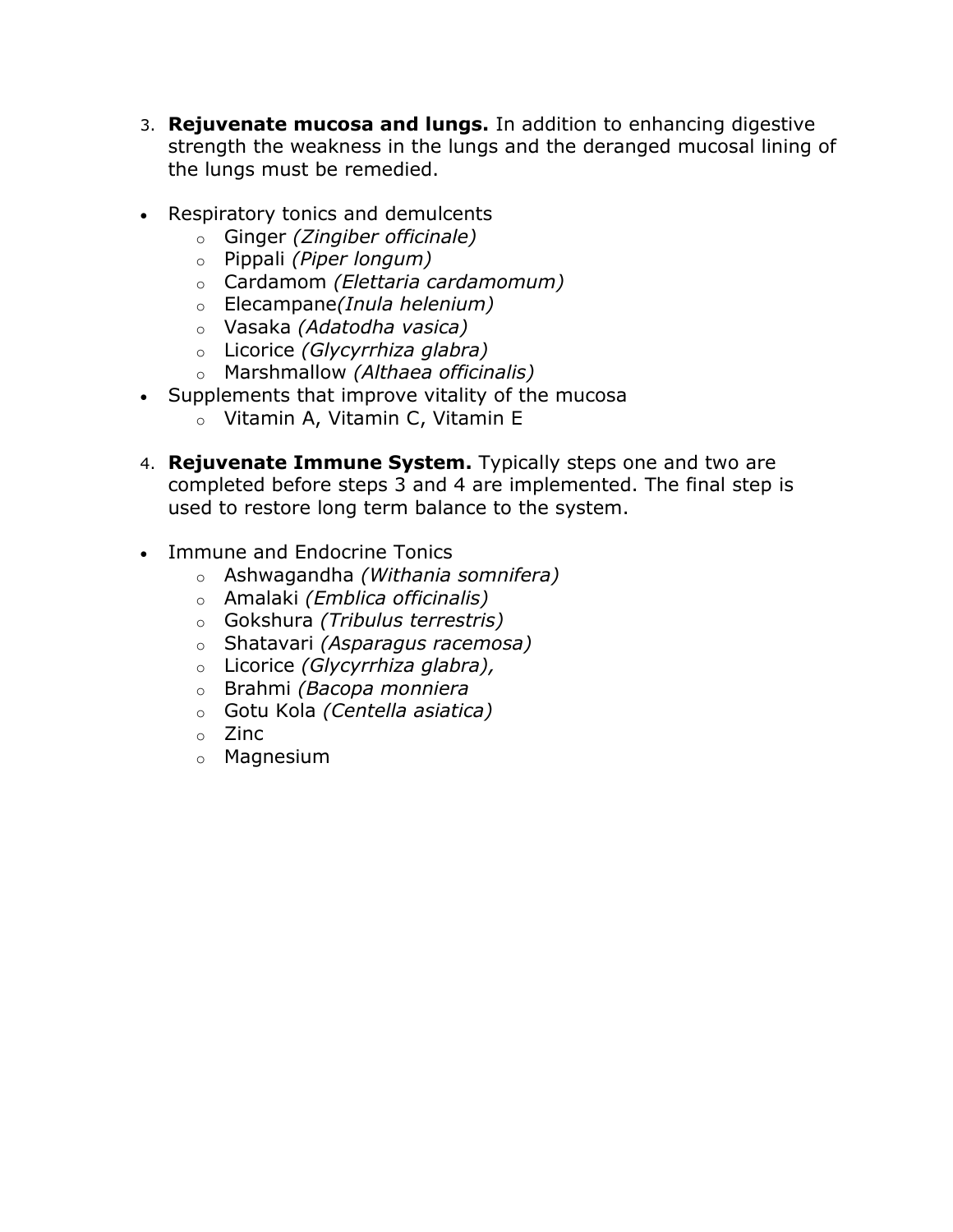## **Sinusitis**



Sinusitis is a common condition not only in the spring but year round. It is characterized by infection leading to inflammation of one or more of the paranasal sinuses (frontal, sphenoid and maxillary sinuses). This sinus congestion causes pain, pressure, headache and local tenderness. This is because the outflow tracts of all the sinuses use cilia to move mucus out of the nose. As the mucus stagnates from lack of movement it becomes a breeding ground for bacterial and fungal infections.

#### <span id="page-12-0"></span>A condition with many colors

Sinusitis can be either of *vata*, *pitta* or *kapha* origin.

*Vata* type sinusitis is characterized by a dry throat, scanty mucus, excessive sneezing, hoarseness, and pain in the head. Other *vata* symptoms like constipation, anxiety, and exhaustion may also be present. The dryness in the sinus passages stops the movement of mucus and creates an environment for infection. The primary treatment for *vata* type sinusitis is to hydrate the nasal and sinus mucosa.

- **Humidification**, especially at night, with essential oils (e.g. Spruce, Eucalyptus, Rosemary, Cedar, Pine, etc.) can help the sinus passages
- **Nasya** is the practice of applying an oil to the nostrils. Drip 3-5 drops of sesame oil or a medicated oil into the nostrils 3-5 times a day and then lay on your back for 1 minute to allow the oil to permeate the sinus passages.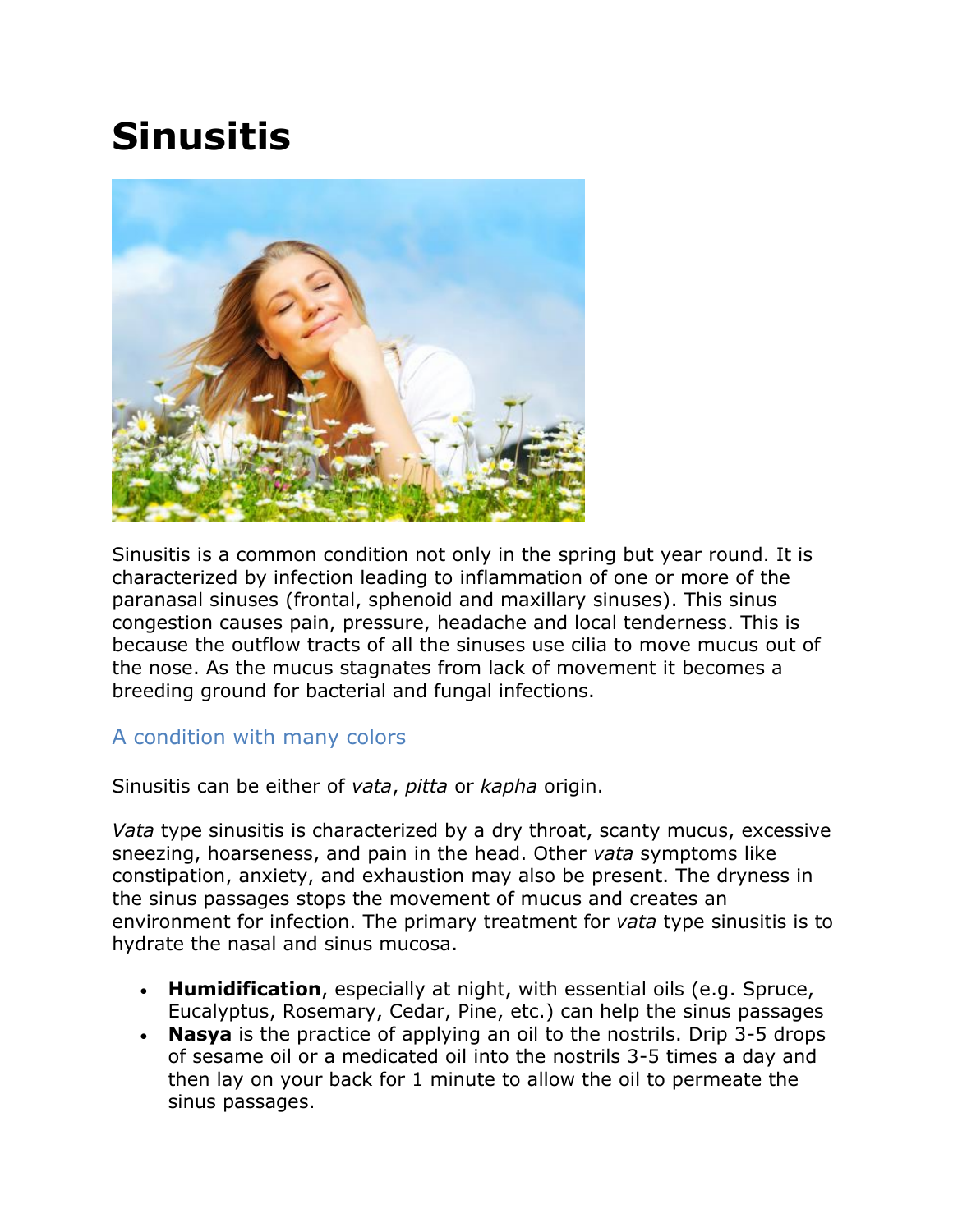**Neti Pot** is the practice of pouring warm salt water through the nasal passages you can do nasya either immediately after neti pot, or at another time of day. Do not blow your nose immediately after performing neti as this can drive bacteria deeper into the sinus passages. If you have mucus to dislodge clear your throat and spit it out.

*Pitta* type sinusitis symptoms are a yellowish to red mucus, fever, and burning sensations. The heat of *pitta* invites inflammation and infection into the sinus passages and is best treated by anti-inflammatories and cooling herbs such as these:

- Amalaki *(Emblica officinalis)*
- Licorice *(Glycyrrhiza glabra)*
- Neem *(Azadirachta indica)*
- Kalmegh *(Andrographis paniculata)*
- Guduchi (*Tinospora cordifolia*)

*Kapha* sinusitis comes with a thick whitish discharge, a swollen face and sleepiness. Sometimes itching of the throat, mouth, lips and head may be part of *kapha* symptoms. By decongesting the lymph and loosening and clearing mucus *kapha* symptoms can be relieved with the following herbs.

- Manjishta (*Rubia cordifolia)*
- Ginger *(Zingiber)*
- Pippali (*Piper longum*)
- Cardamon (*Elettaria cardamomum*)
- Elecampagne *(Inula helenium)*

As all three conditions arise from an environment where mucus and bacteria can flourish. The primary recommendation for all three varieties is to remove toxins from the body. Toxins are primarily removed through the liver and the kidneys.

- Liver Tonics
	- o Turmeric (*Curcuma longa*)
	- o Bhumyamalaki (*Phyllanthus amarus*)
	- o Kutki (*Picrorrhiza kurroa*)
	- o Guduchi (*Tinospora cordifolia*).
- Kidney Tonics
	- o Nettle *(Urtica dioica)*
	- o Punarnava *(*Boerhavia diffusa)
	- o Gokshura *(Tribulus terrestris)*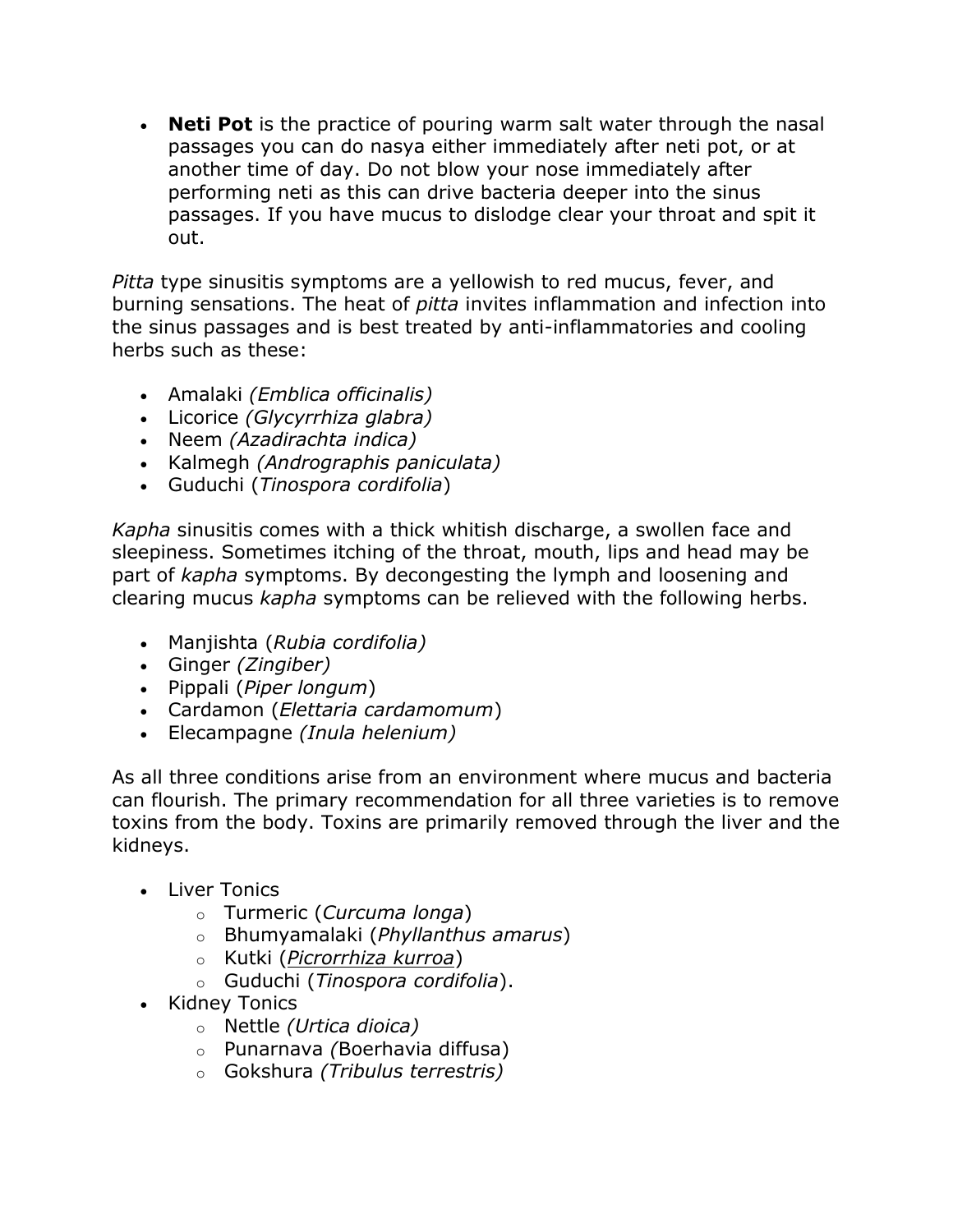Another general approach can be to support the beneficial bacteria in the body while eliminating fungal and bacterial infections that may have arisen.

- Eat probiotic rich foods like vegetable ferments, kombucha, kefir and take probiotics.
- Antibacterial
	- o Purple Coneflower *(Echinacea angustifolia)*
	- o Garlic *(Allium sativum)*
	- o Guggulu *(Commiphora mukul)*
- Antifungals
	- o Neem (*Azadirachta indica*
	- o Tulsi *(Ocimum sanctum)*
	- o Bhringaraj (*Eclipta alba*)
	- o Haritaki (*Terminalia chebula*)
	- o Bibhitaki (*Terminalia bellerica*)

## <span id="page-14-0"></span>**Conclusion**



Spring is the perfect time to blossom into health. As the warm weather melts the frost from the ground and the snow from the mountains it also melts away the residues of winter rituals from our body creating a feeling of lightness. If the channels are clogged then increasing light foods, herbs, routines and rituals can be our ticket to a happy and healthy spring. Then our natural motivation to stay active and be outdoors tending to the garden of our mind and body will feel easy and fluid. I hope that you find this